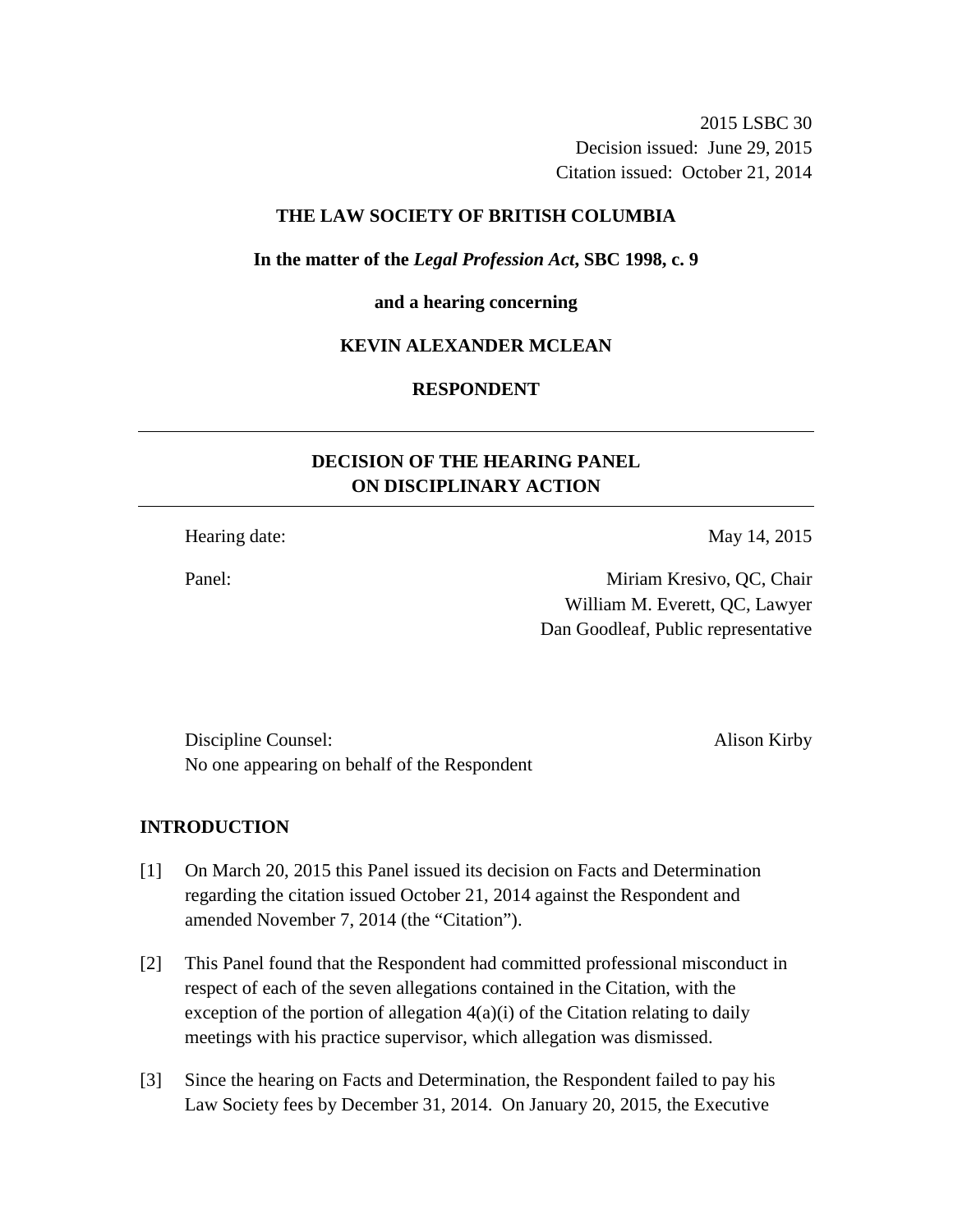Director made a Direction under Rule 4-4.2(4) that the Respondent was to continue as a member not in good standing and not permitted to practise law. On April 10, 2015, the Executive Director rescinded his Direction under Rule 4-4.2(7) and since that date the Respondent has ceased to be a member of the Law Society.

- [4] The Respondent did not appear at this hearing on Disciplinary Action on his own behalf. Nor did anyone appear on behalf of the Respondent.
- [5] The Law Society is seeking a finding of ungovernability against the Respondent and, if such a finding is made, the Law Society submits that the appropriate disciplinary action is disbarment.
- [6] The Law Society is also seeking costs of \$6,785.

# **SERVICE ON THE RESPONDENT**

- [7] As was the case leading up to the hearing on Facts and Determination, the Law Society continued to experience difficulty in serving the Respondent with notice of this hearing on Disciplinary Action.
- [8] Rules 10-1(1) and (3) provide in part as follows regarding service:
	- 10-1(1) A lawyer, former lawyer, articled student or applicant may be served with a notice or other document personally, by leaving it at his or her place of business or by sending it by
		- (a) registered mail, ordinary mail or courier to his or her last known business or residential address,
	- ...
	- (3) A document sent by ordinary mail is deemed to be served 7 days after it is sent.
- [9] Discipline counsel provided evidence through affidavits regarding service of notice of the hearing on Disciplinary Action on the Respondent. In addition, Mark Bussanich, a staff lawyer with the Law Society's Investigation, Monitoring and Enforcement Department, gave evidence regarding service.
- [10] The evidence disclosed that:
	- (a) The legal administrative assistant to discipline counsel sent a letter dated March 23, 2015 from counsel for the Law Society to the Respondent by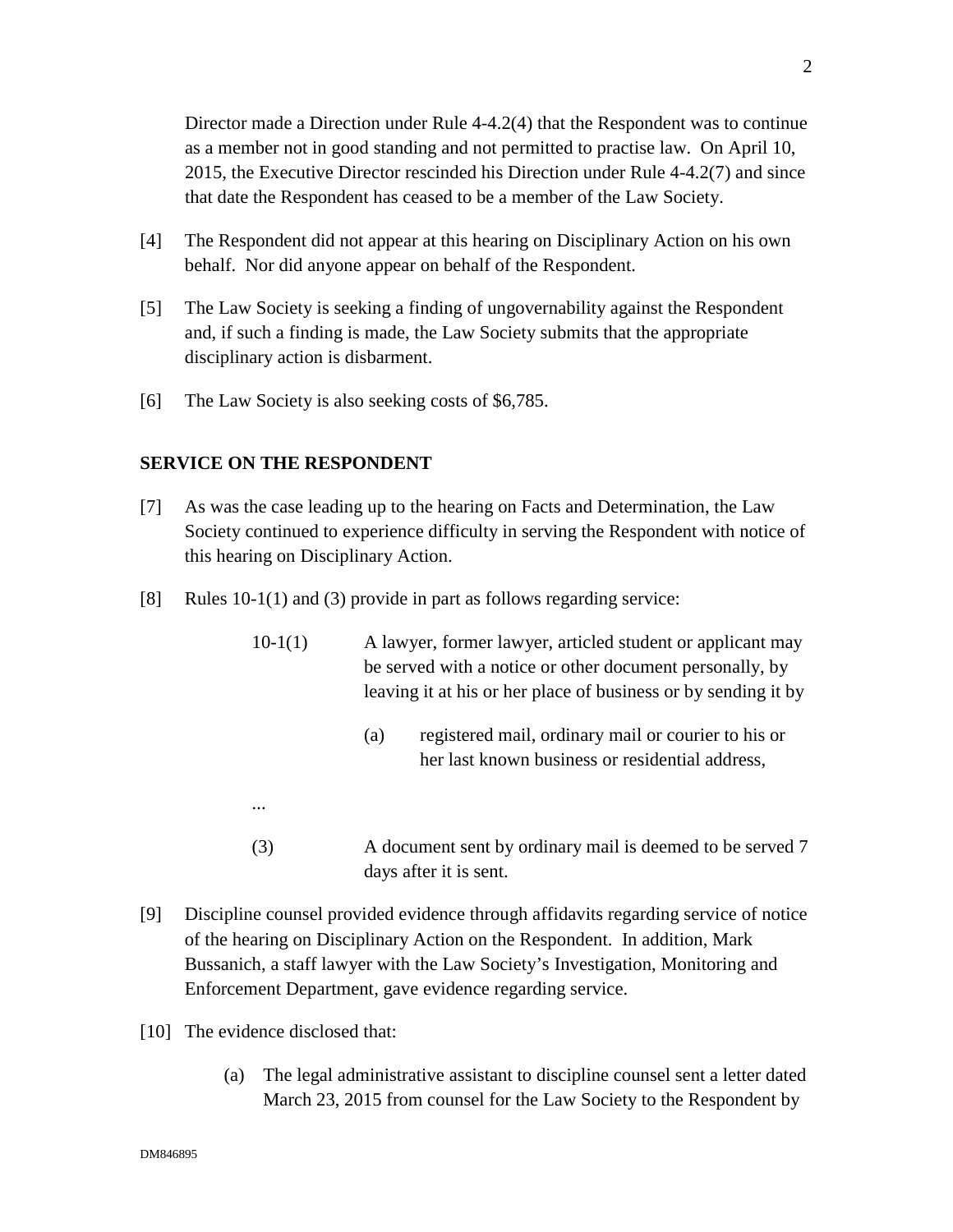regular mail, addressed to his last known business and residential addresses, in accordance with Rule 10-1(1)(a). The letter did not include a notice of hearing regarding the Disciplinary Action phase of this hearing. Rather, it advised the Respondent that the Disciplinary Action phase of the hearing would be scheduled shortly. The letter did provide the Respondent with notice that the Law Society intended to seek disbarment on the basis of ungovernability at the hearing and reminded the Respondent that if he failed to appear at the hearing, the Hearing Panel may proceed with the hearing in his absence and make any order that it could have made had the Respondent been present.

- (b) On April 22, 2015 the Hearing Administrator at the Law Society sent to the Respondent by mail addressed to his last known business and residential addresses a letter and Notice of Hearing, both dated April 22, 2015, in accordance with Rule  $10-1(1)(a)$ . The letter and Notice of Hearing provided notice that this hearing on Disciplinary Action was set to commence on May 14, 2015 at 9:30 a.m. at the Law Society's offices and also provided notice that, if the Respondent failed to appear at this hearing, the Panel may proceed with the hearing in his absence and make any order that it could have made had the Respondent been present; and
- (c) On May 5, 2015, the legal administrative assistant to discipline counsel sent a further letter dated May 5, 2015 from counsel for the Law Society to the Respondent by regular mail addressed to his last known business and residential addresses, in accordance with Rule 10-1(1)(a). The May 5, 2015 letter confirmed the hearing date, time and place, reminded the Respondent that if he failed to appear at the hearing, the Hearing Panel may proceed with the hearing in his absence and make any order that it could have made had the Respondent been present, and also advised the Respondent that the Law Society intended to seek disbarment on the basis of ungovernability at the hearing. No response was received from the Respondent to the May 5, 2015 letter.
- (d) In addition, the May 5, 2015 letter was also sent from discipline counsel to the Respondent by regular mail to –an address on Seymour Street in downtown Vancouver, which the Respondent had provided on or about April 1, 2015 as an address for service in a civil action commenced by the Respondent against the Law Society. Counsel for the Law Society submitted that sending the May 5, 2015 letter to the Seymour Street address was not proof of service, but was done out of an abundance of caution.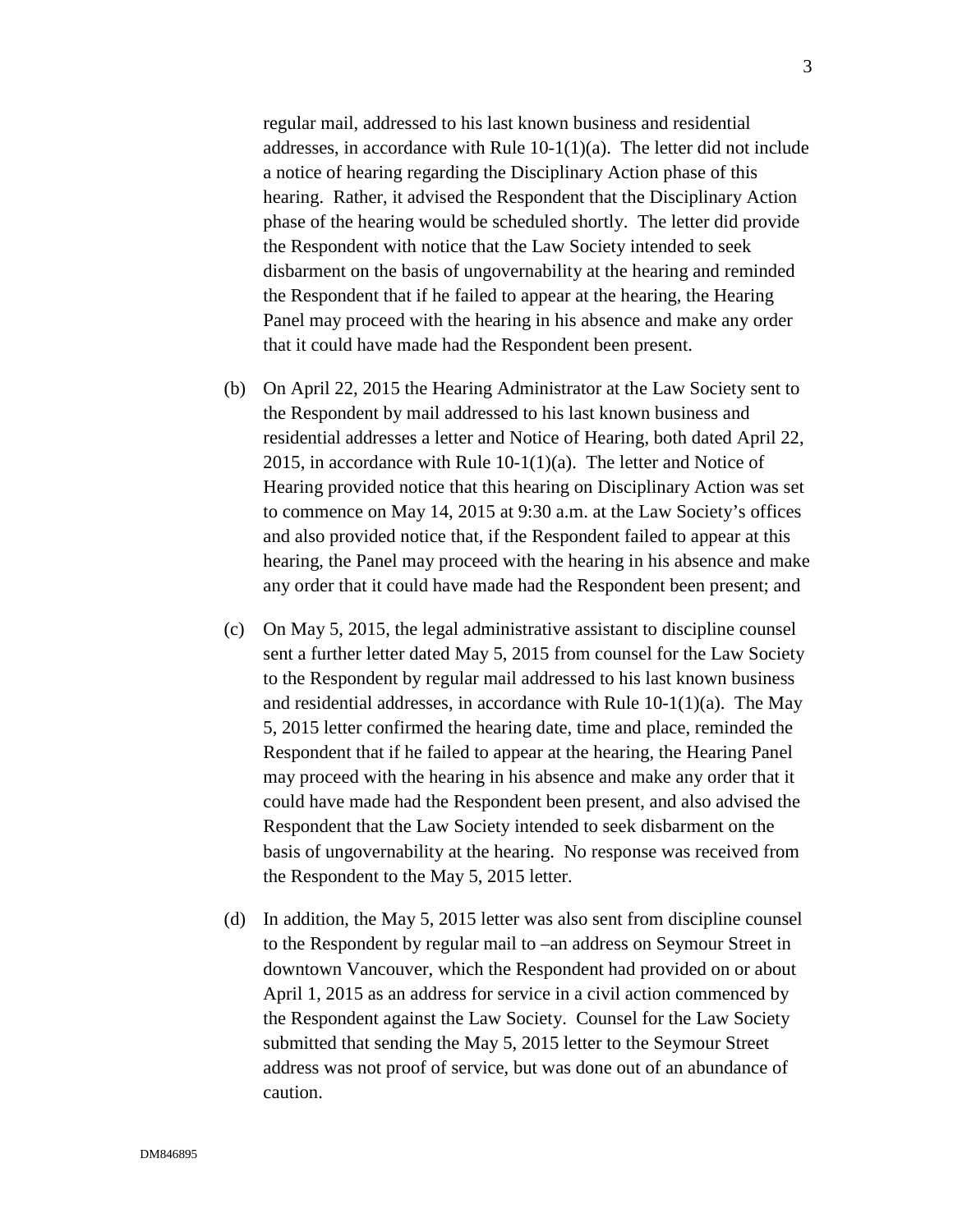- [11] The March 23, 2015 letter, the April 22, 2015 letter and Notice of Hearing, and the May 5, 2015 letter were deemed to be served on the Respondent seven days after they were sent under Rule 10-1(3).
- [12] On the basis of the affidavit evidence filed by the Law Society, this Panel is satisfied that the Respondent was served with notice of this hearing on Disciplinary Action by the April 22, 2015 letter prior to the hearing date in accordance with Rules  $10-1(1)(a)$  and  $(3)$ .
- [13] Rule 4-35(5) and (6) provides:
	- (5) Regardless of the nature of the allegation in the citation, the panel may take disciplinary action based on the ungovernability of the respondent by the Society.
	- (6) The panel must not take disciplinary action under subrule (5) unless the respondent has been given at least 30 days notice that ungovernability may be raised as an issue at the hearing on disciplinary action.
- [14] On the basis of affidavit evidence filed by the Law Society, this Panel is satisfied that the Respondent was given at least 30 days notice that ungovernability would be raised as an issue at the hearing on Disciplinary Action by the letter dated March 23, 2015.

# **DECISION TO PROCEED IN THE ABSENCE OF THE RESPONDENT**

- [15] Section 42(2) of the *Legal Profession Act* (the "Act") provides that, where a respondent fails to attend a hearing on a citation and the panel is satisfied that the respondent has been served with notice of the hearing, the panel may proceed with the hearing in the respondent's absence and make any order that could have been made were the respondent present.
- [16] The Respondent failed to appear at the hearing on Facts and Determination, and this Panel exercised its discretion under s. 42(2) of the Act to proceed in his absence.
- [17] The Respondent also failed to appear at this hearing on Disciplinary Action on May 14, 2015, and upon learning he was absent, the Panel adjourned the hearing for approximately 15 to 20 minutes in order to provide him with additional time to appear.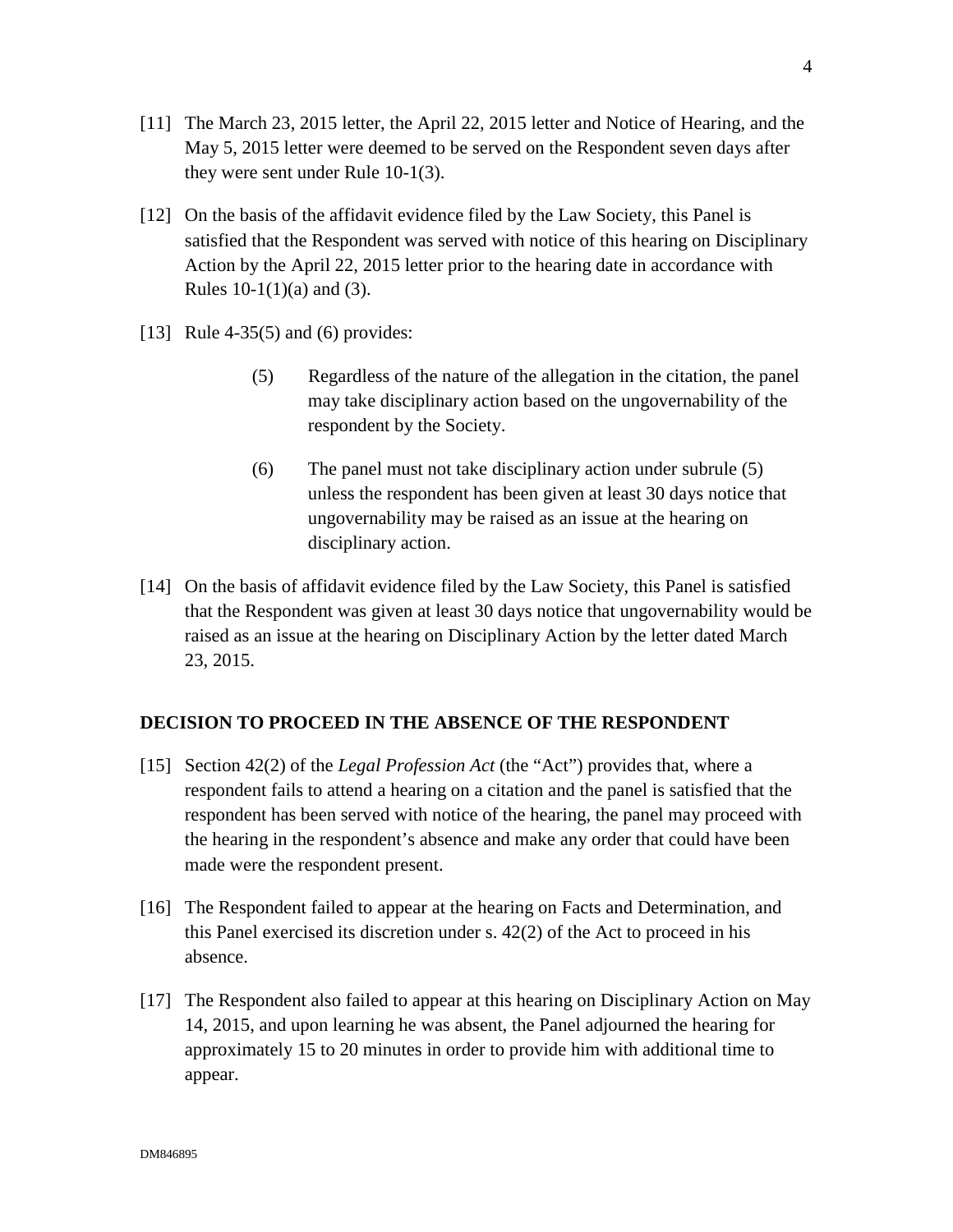- [18] Upon reconvening, the Respondent had not appeared, and counsel for the Law Society submitted that this Panel should exercise its discretion under s. 42(2) of the Act to proceed with the hearing on Disciplinary Action in the Respondent's absence.
- [19] As stated above, this Panel is satisfied that the Respondent was served with notice of this hearing on Disciplinary Action by the letter dated April 22, 2015 sent by regular mail to his last known business and residential addresses, and was served with notice at least 30 days prior to this hearing on Disciplinary Action of the Law Society's intention to seek disbarment on the basis of ungovernability by the letter dated March 23, 2015, sent by regular mail to his last known business and residential addresses. Based on the foregoing and the fact that both the April 22 2015 and March 23, 2015 letters contained a caution that this proceeding could proceed in his absence, the Respondent's failure to attend at the hearing on Facts and Determination, his failure to provide any explanation for not appearing, and his status as a former member of the Law Society, this Panel exercised its discretion under s. 42(2) of the Act to proceed with this hearing on Disciplinary Action in his absence.

### **ISSUES**

- [20] Is the Respondent ungovernable, and if so, is disbarment the appropriate disciplinary action and does it apply to a former member of the Law Society?
- [21] If this Panel does not find that the Respondent is ungovernable, what is the appropriate disciplinary action?

# **THE RESPONDENT'S PRIOR DISCIPLINE RECORD**

[22] Rule 4-35(4) provides that:

The panel may consider the professional conduct record of the respondent in determining a disciplinary action under this Rule.

- [23] The Respondent's Professional Conduct Record ("PCR") as of May 1, 2015 was filed as an exhibit.
- [24] The Respondent was called and admitted as a member of the Law Society on August 27, 2010.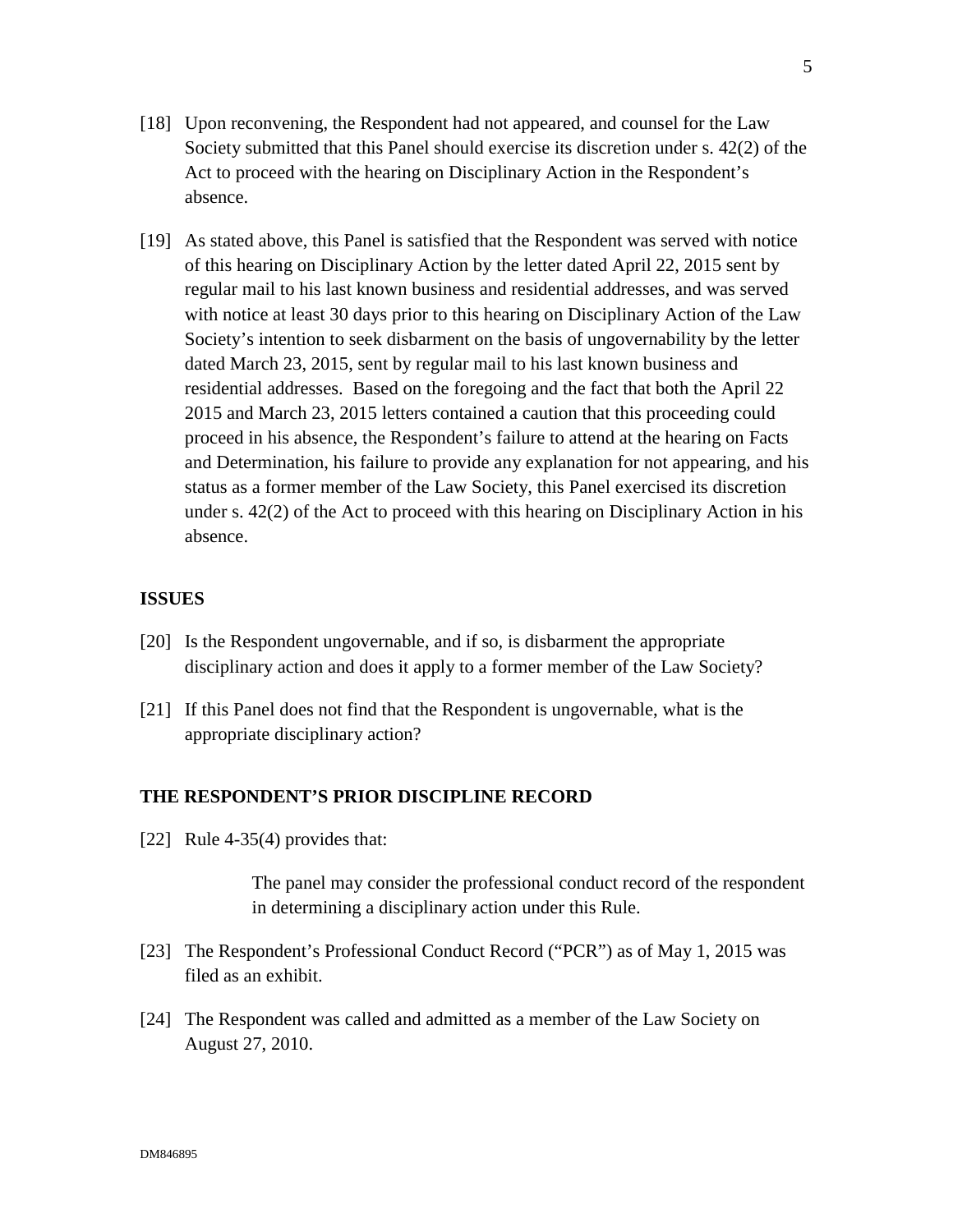- [25] Following his call, he practised with Smetheram & Company Law Corporation from October 28, 2010 to June 20, 2011 and then with Varty & Company from June 20, 2011 to April 1, 2012. On April 1, 2012 the Respondent began practice as a sole practitioner.
- [26] Details of the Respondent's PCR, not including the professional misconduct detailed in this Panel's decision on Facts and Determination, are as follows:
	- (a) February 21, 2013 Conduct Review

The Conduct Review Subcommittee ("Subcommittee") examined three separate but, as the Subcommittee stated, "thematically related complaints," all regarding the Respondent's failure to comply with rules of the *Professional Conduct Handbook*. The Respondent attended the Conduct Review with counsel.

The first complaint concerned: (a) the Respondent contacting the complainant (opposing party) directly after the complainant had retained counsel, (b) the Respondent's rude communication with opposing counsel, and (c) the Respondent filing an affidavit that contained inflammatory and insulting remarks about the complainant.

The second complaint concerned sharp practice on the part of the Respondent in a landlord and tenant dispute. He sought a penalty of double the damage deposit on behalf of a tenant for the landlord's alleged failure to pay the damage deposit by a statutory deadline, in circumstances where the Subcommittee found that the Respondent knew that the facts did not support a penalty claim.

The third complaint concerned the Respondent's failure to respond to his former law firm and to attend to law firm matters appropriately prior to and after leaving the firm.

The Subcommittee, in its Report, pointed out to the Respondent that three referrals to the Discipline Committee "was egregious for even the longest serving member of the Law Society, let alone one who has only been practising for two years." The Subcommittee Report further found:

24. There are strong threads of arrogance, hubris and selfinvolvement in this young lawyer's early career. The Subcommittee is hopeful, but not overly confident, that this can be overcome through a process of compassionate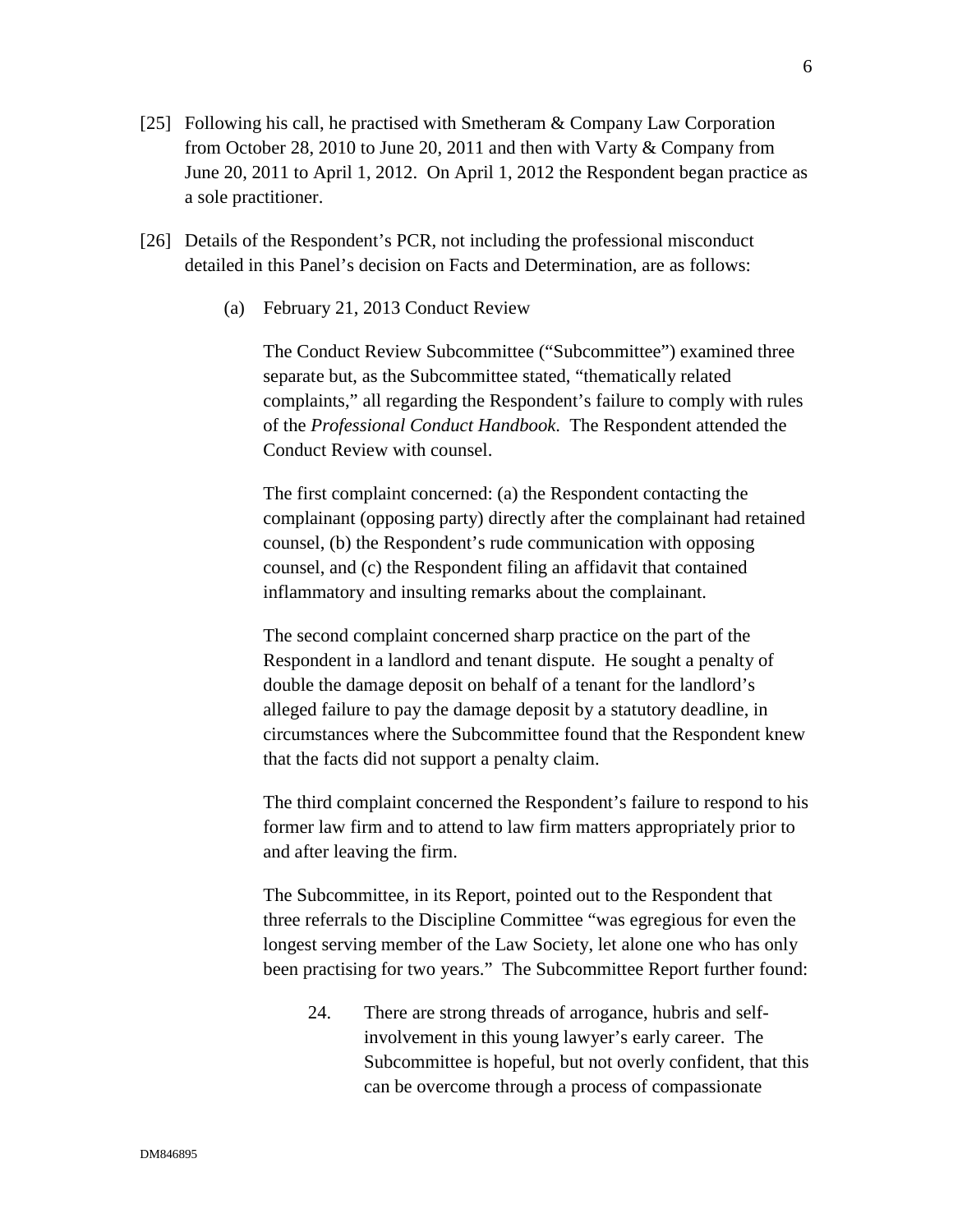mentorship by his peers, a natural maturing process and through an effort toward greater self-awareness on the part of the Member.

- ...
- 27. Although progress was made during the meeting, the Subcommittee is not entirely confident that the Member has "a good road ahead" of him. The Subcommittee explained, in great detail with much emphasis, the policy of Progressive Discipline. The Subcommittee feels that that message was heard by the Member and by his counsel.
- (b) Referral to the Practice Standards Committee

On December 6, 2012 the Law Society's Practice Standards Committee ordered a review of the Respondent's practice pursuant to Rule 3- 12(3)(d), which provides in part that the Committee may make such an order upon finding that there are reasonable grounds to believe that a lawyer is practising law in an incompetent manner.

On May 9, 2013 the Committee agreed to accept, with a minor amendment, the 30 recommendations contained in the 2013 Report reviewing the Respondent's practice. The 2013 Report included the following recommendations:

- i) that the Respondent address deficiencies in his office procedures and systems;
- ii) that the Respondent take two online courses on the Law Society's Learning Centre website and complete a total of at least 24 hours of CPD credits for each of 2013 and 2014, all to address shortcomings in the Respondent's knowledge base;
- iii) an undertaking by the Respondent to restrict his practice to civil litigation, motor vehicle and corporate matters, because the Respondent's knowledge of the law did not appear to be very broad; and
- iv) that the Respondent enter into a practice supervision agreement with a lawyer approved by the Practice Standards Department that would specifically require the Respondent's pleadings and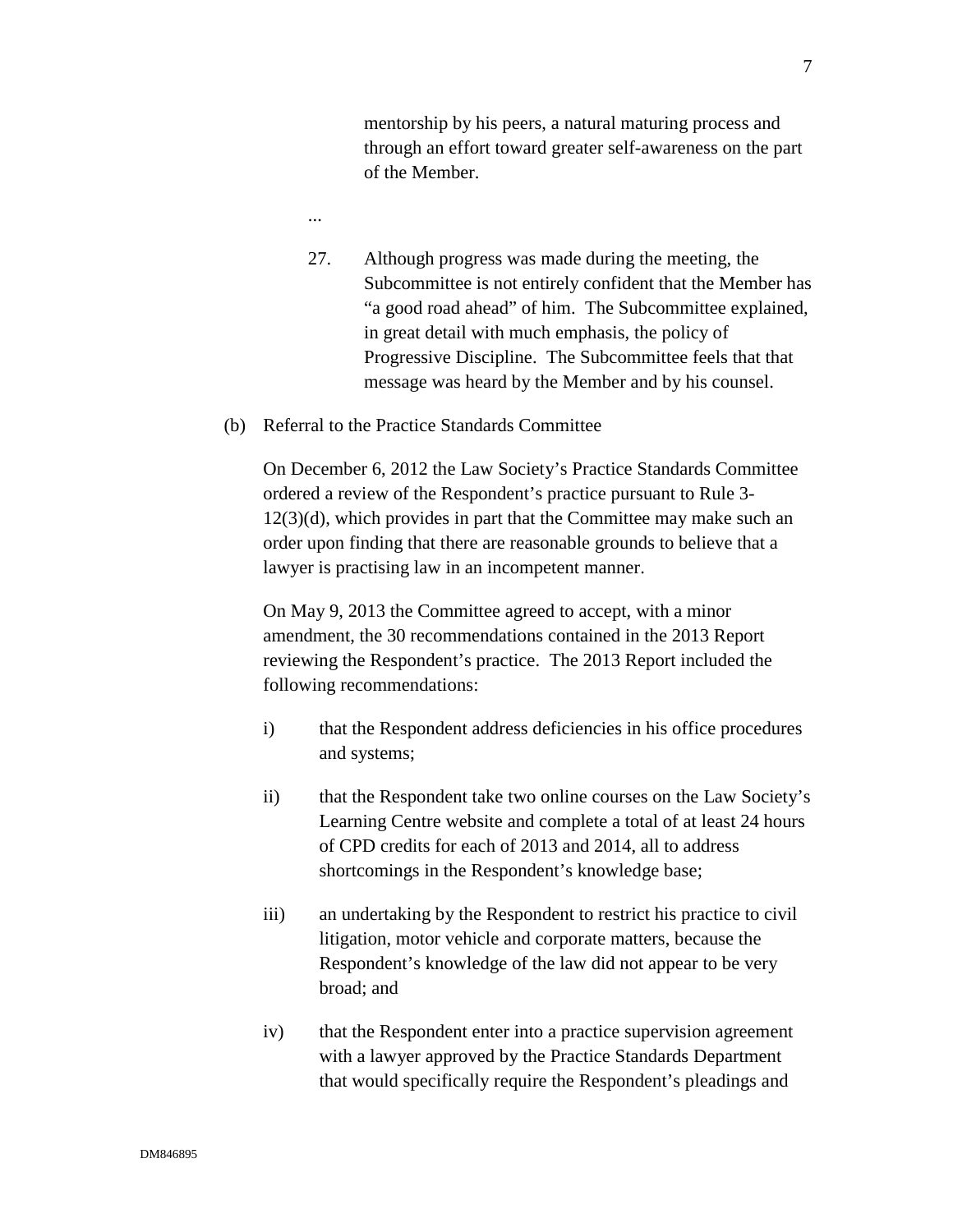court application documents to be reviewed and approved by the Practice Supervisor prior to filing.

The Respondent entered into a Practice Supervision Agreement dated February 3, 2014 ("PSA") with RK as his Practice Supervisor.

On April 10, 2014 most of the Committee's recommendations were converted into an Order of the Practice Standards Committee.

(c) Citation issued November 19, 2013

On January 12, 2015, a hearing panel found the Respondent's conduct in failing to respond to several letters and telephone calls in 2012 from his former clients' counsel, regarding imposed trust conditions and the client file, constituted professional misconduct. The hearing panel has not yet rendered its decision on disciplinary action.

(d) Administrative suspension of membership

The Respondent was suspended from membership in the Law Society on November 20, 2013 for failing to provide information requested in connection with a Law Society compliance audit. The Respondent provided the requested information in January 2014 and his right to practise was reinstated effective January 29, 2014.

(e) Law Society order imposing conditions and limitations on Respondent's practice

On January 29, 2014, an order of three Benchers imposed conditions and limitations on the Respondent's practice ("PSA Order") including, among other things, the requirement that he enter into the PSA, that he only operate his trust accounts with a second signatory approved by the Law Society and that he cooperate with all Law Society investigations. The PSA Order was amended on August 25, 2014 to include, among other things, orders that the Respondent not take on any new clients after August 25, 2014, nor any new matters without the permission of the Executive Director, and that he only operate his trust account(s) with a second signatory until August 31, 2014 and thereafter not operate a trust account at all.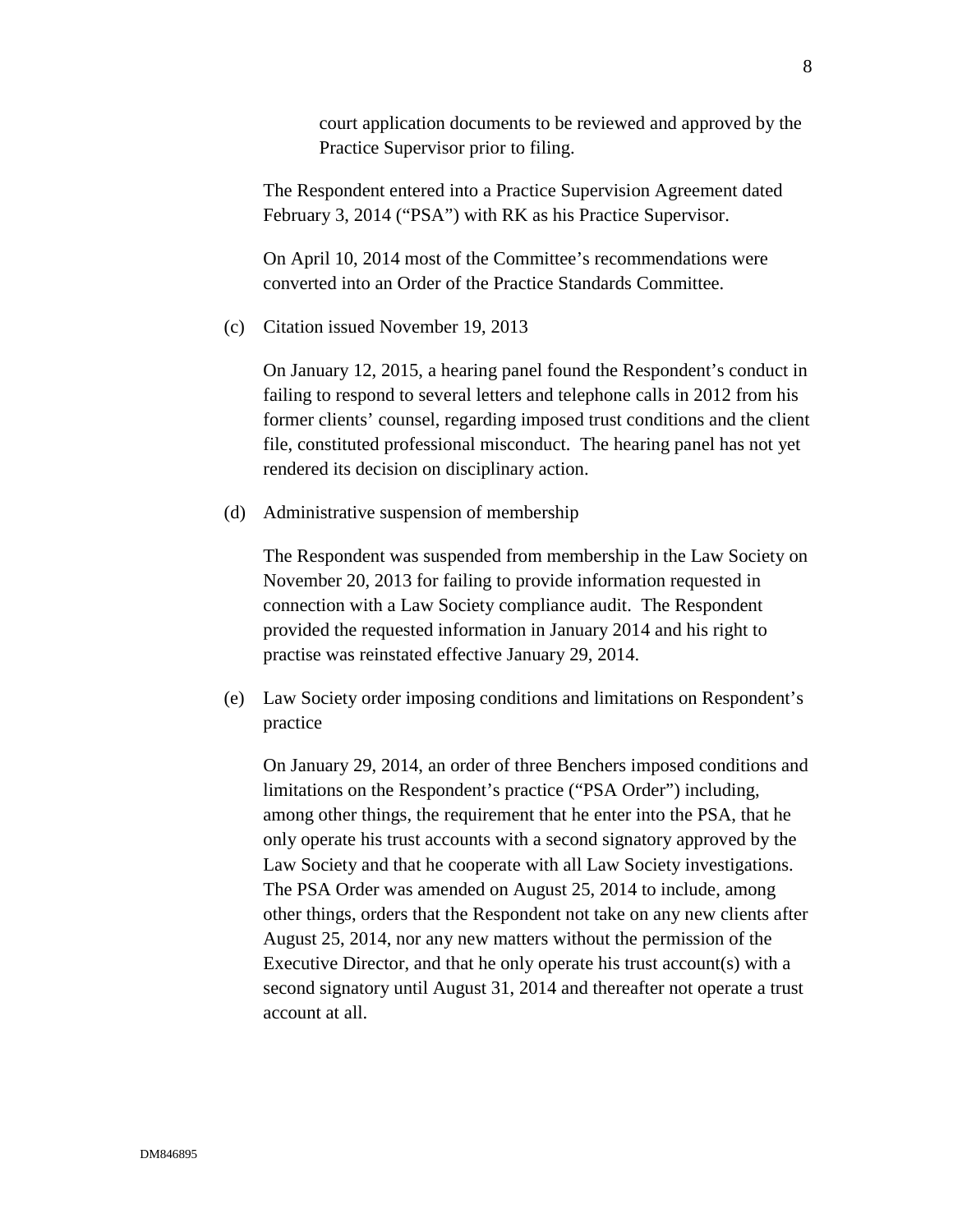(f) Citations issued July 18, 2014

On July 18, 2014, two citations were issued against the Respondent. The first citation alleged that the Respondent failed to respond properly to letters from the Law Society concerning its investigation of a complaint arising from his representation of a client. The second citation alleged that the Respondent failed to comply with an Order made by the Chair of the Discipline Committee on May 27, 2014 requiring the Respondent to provide the Law Society with login and password information and access to email transmissions and to his laptop, desktop computers and mobile devices for imaging.

The two citations were heard together on December 4, 2014 in a summary hearing. The Respondent, although duly served, did not appear. The hearing panel found the Respondent to have committed professional misconduct in respect of each citation and fined the Respondent \$2,500 in respect of the first citation and \$4,000 in respect of the second citation.

(g) Administrative suspension of membership

The Respondent's membership in the Law Society was suspended on September 18, 2014 for failing to submit his completed trust report to the Law Society. As of May 5, 2015 the Respondent had not submitted his completed trust report.

### **THE RESPONDENT'S CONDUCT IN THIS MATTER**

- [27] Particulars of the Respondent's professional misconduct in respect of the seven allegations in the Citation in this matter are set out in this Panel's decision on Facts and Determination, and are briefly summarized as follows:
	- (a) failures in respect of three separate complaints being investigated by the Law Society, to provide full and substantive responses promptly or at all to communications from the Law Society;
	- (b) failures to comply with a Benchers' Order of January 29, 2014 ("Practice Order") placing interim conditions and limitations on the Respondent's practice and requiring him to enter into and comply with a PSA by:
		- i) failing to comply with the terms of the PSA relating to weekly meetings with his Practice Supervisor;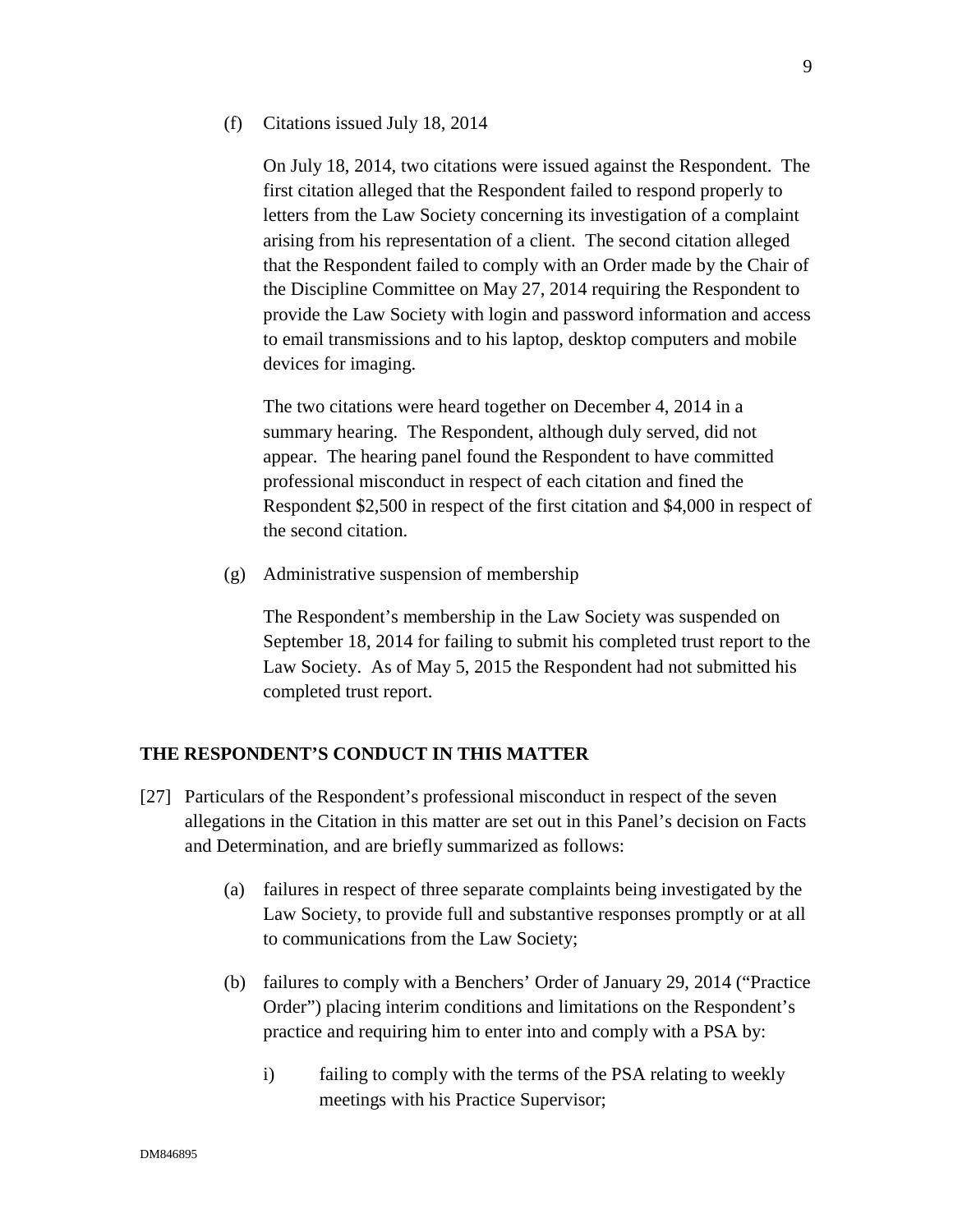- ii) failing, following the termination of the PSA, to immediately cease practising law until such time as he had entered into and agreed to a new employment or practice supervision agreement; and
- iii) failing to operate his trust account with a secondary signatory approved by the Law Society.
- (c) failure to complete the Small Firm Course, in breach of the Law Society Rules ("Rules"), an undertaking given by the Respondent to the Law Society, and an Order made by the Law Society.

# **UNGOVERNABILITY**

- [28] S. 38(5) of the Act provides, *inter alia*, that, where an adverse determination is made against a respondent, the panel must impose one or more of a range of disciplinary actions, from reprimand to disbarment.
- [29] Rule 4-35(5) provides that, regardless of the nature of the allegation in the citation, the panel may take disciplinary action based on the ungovernability of the respondent by the Law Society.

#### **Case law on ungovernability**

- [30] Neither the Act nor the Rules provide any specific guidance or indicia as to what constitutes "ungovernability." Previous decisions by Law Society panels in BC and other jurisdictions provide some guidance.
- [31] This Panel was referred to three decisions of Law Society of BC hearing panels that considered the notion of ungovernability as a ground for disbarment<sup>1</sup>. However, the hearing panels in each of those cases declined to make a finding that the respondent was ungovernable. A brief summary of each of those cases is set out below.

### **The** *Spears* **case**

[32] In *Spears*, the respondent cooperated in the process by attending at the hearing with counsel, admitting service of the citation, agreeing to a Statement of Facts and making conditional admissions to five allegations of professional misconduct and

 $\overline{a}$ 

<sup>1</sup> *Law Society of BC v. Hall*, 2007 LSBC 26; *Law Society of BC v. Spears*, 2009 LSBC 28; and *Law Society of BC v. Welder*, 2014 LSBC 20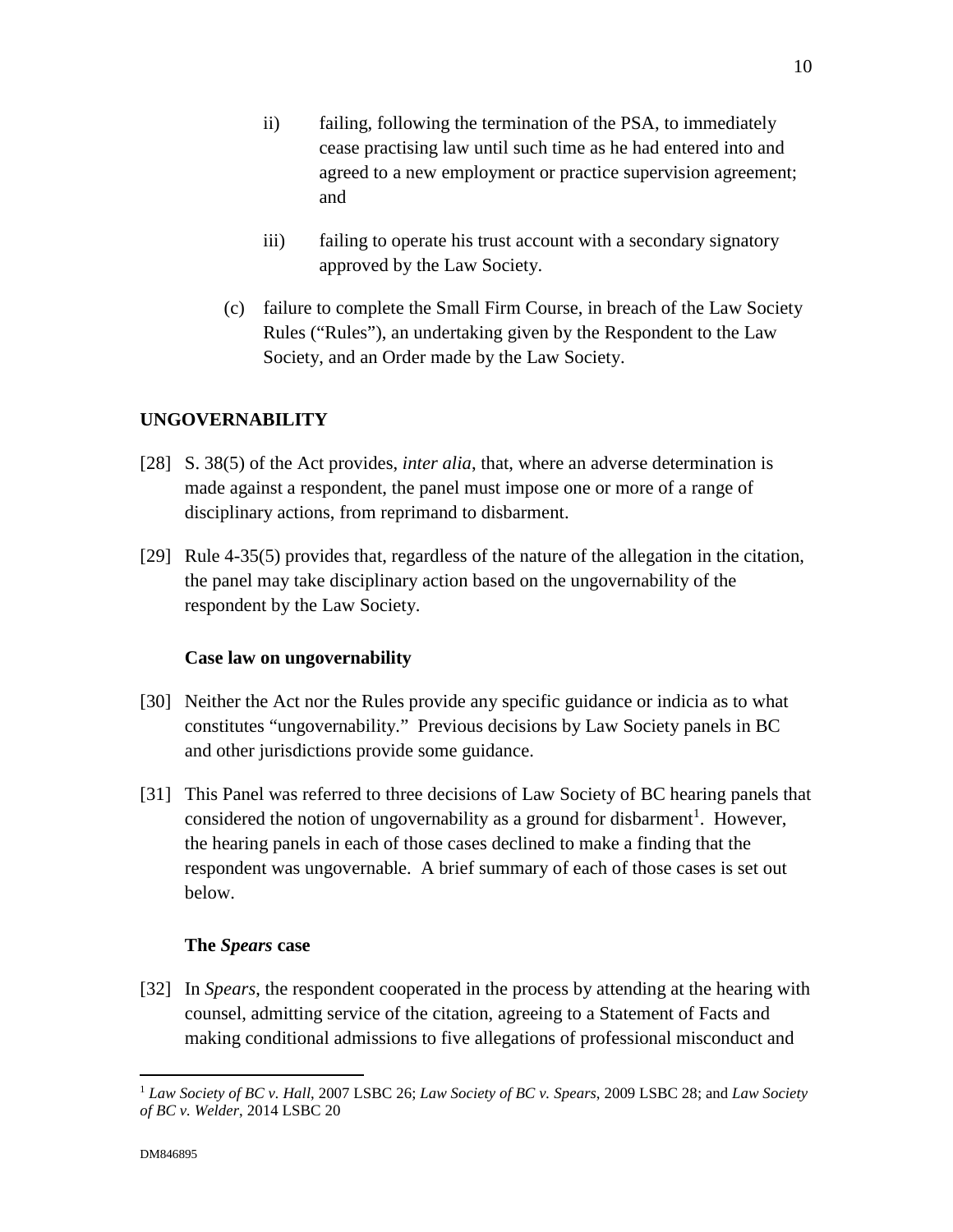consenting to particular disciplinary action, subject to the panel's approval. The respondent's admitted misconduct included breaches of undertakings to the Law Society, failure to provide the Law Society with a status report on certain files, failure, in breach of a Practice Supervision Agreement, to provide a summary of all open files to his Practice Supervisor, and making statements to Law Society staff that were not true.

- [33] The panel in *Spears* approved the disciplinary action proposed by the respondent and recommended by the Law Society, but made the following comments regarding ungovernability:
	- [7] The Panel is very concerned that the Respondent has in the past demonstrated an unwillingness to comply with conditions imposed upon him by the Law Society. It is a fundamental requirement of anyone who wishes to have the privilege of practising law that that person accept that their conduct will be governed by the Law Society and that they must respect and abide by the rules that govern their conduct. If a lawyer demonstrates that he or she is consistently unwilling or unable to fulfill these basic requirements of the privilege to practise, that lawyer can be characterized as "ungovernable" and cannot be permitted to continue to practise.
	- [8] The Law Society's mandate to regulate lawyers in the best interests of the public cannot be fulfilled if it permits lawyers who have demonstrated ungovernability to continue to practise.
	- [9] All lawyers are expected to deal with the Law Society in an honest, open and forthright manner at all times. The Respondent has failed to do that. He has thereby put at serious risk his opportunity to have the privilege of practising.
	- [10] The Panel recognizes it cannot bind the hands of any future disciplinary panels, but it does wish to convey to the Respondent that this is very likely to be his last opportunity to display the sort of conduct expected of and required of all lawyers.

# **The** *Hall* **case**

[34] In *Hall*, the respondent did not appear at the hearing. He faced 11 allegations of professional misconduct, which were described by the panel as pervasive and extremely serious and included: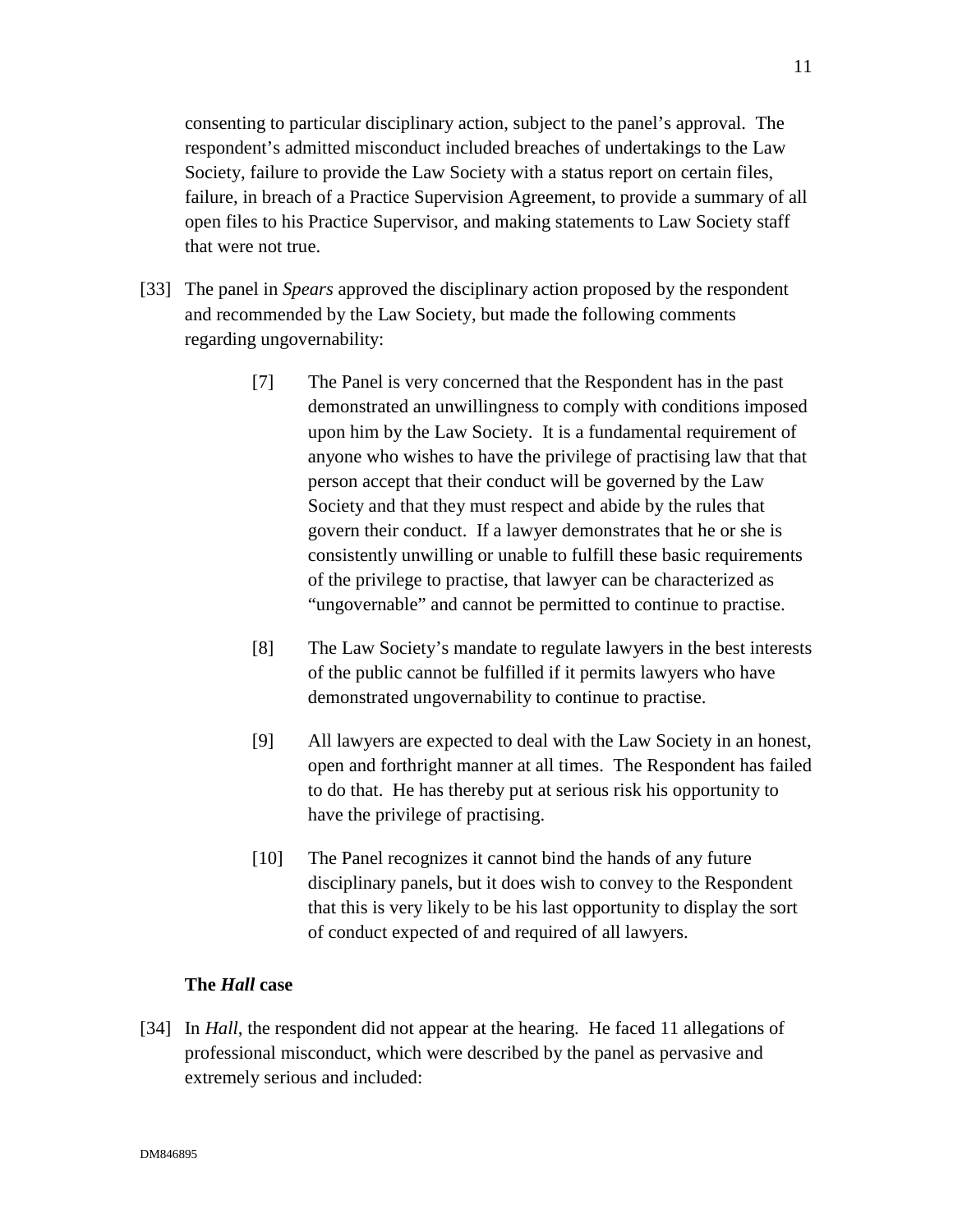[2] ... a failure to maintain proper books and records in accordance with the requirements of the Rules of the Law Society, the wilful filing of a Form 47 Trust Report that the Respondent knew to contain a forged signature of a Certified General Accountant, the completion of the Lawyer's Declaration in Part A and Part C of the Form 47 Trust Report that, to the knowledge of the Respondent, contained false and misleading information, the practising of law while suspended by the Law Society from an entitlement to do so, the breaching of various undertakings to the Law Society, including an undertaking to not practise in the area of Wills and Estates and an undertaking to respond to the Law Society within 14 days of communications from the Law Society, the failure to provide a client with the quality of service at least equal to that which would be expected of a competent lawyer and the misleading of both a client and another member of the Law Society as to a particular state of affairs that the Respondent knew to be false. ...

- [35] The respondent's prior professional conduct record included a conduct review, four citations and an interim suspension ordered pursuant to s. 39 of the Act. The conduct review involved improper conduct regarding the signing of documentation while the respondent was an articled student and recommended no further action in light of the respondent's acknowledgment of wrongdoing and promise never to do anything like it again. The four citations concerned the respondent: (a) while a director or officer of a private company, taking funds from the company as remuneration when such payment was not authorized by the directors and was prohibited by the articles of the company and intentionally misleading an independent accountant the directors had hired to investigate the financial circumstances of the company; (b) failing, despite repeated requests, to respond to Law Society communications; (c) further failing to respond to the Law Society; and (d) breach of an undertaking.
- [36] The panel in *Hall* came to the conclusion that the respondent must be disbarred on the basis of the findings of misconduct before it in that hearing and stated at paras. 36 and 37:
	- [36] It is the view of this Panel that this lawyer must be disbarred. We come to that conclusion as the result of a finding by us of his fundamental lack of honesty in his dealings with clients, with auditors and with the Law Society. He has provided to the Law Society a document (a Trust Report) that he forged with a view to misleading the Law Society into thinking that he had complied with the audit requirements of the *Legal Profession Act* and, when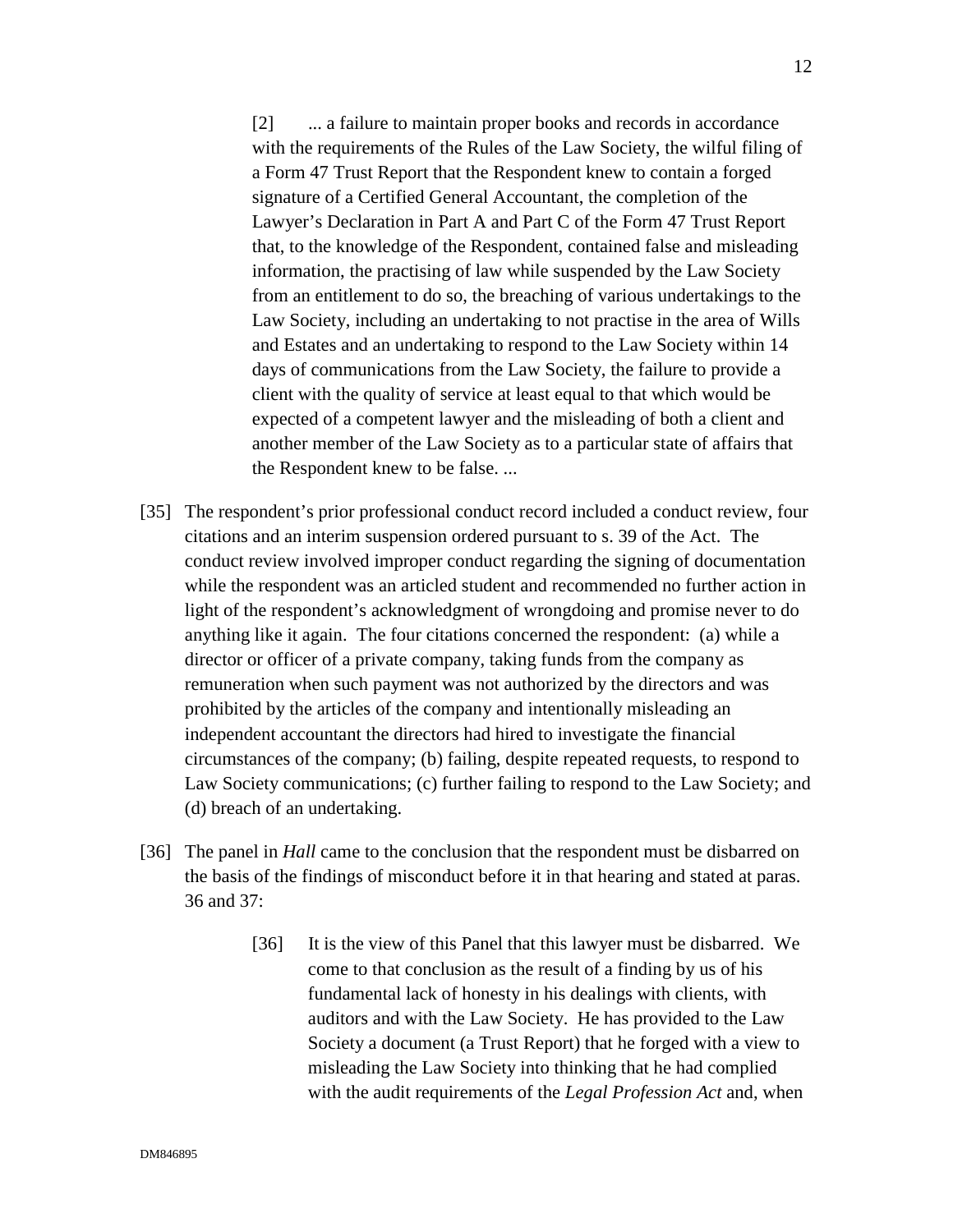confronted with his misleading behaviour, he offered further misinformation to the Law Society in an attempt to cover up his forgery. This fundamental lack of honesty goes to the heart of this Respondent's lack of suitability to continue to be a practising member of the Law Society of British Columbia.

- [37] We are satisfied, on the circumstances of the citation before us and the finding of professional misconduct on all 11 counts of that citation, which, taken together with the Professional Conduct Record of the Respondent, indicate that he should no longer enjoy the privilege of practising law as a member of the Law Society of British Columbia. His Professional Conduct Record and the specific findings made by this Panel in response to the 11-count citation provide a sufficient basis upon which we are able to make a determination that the Respondent must and should be disbarred.
- [37] It was therefore not necessary for the panel to address ungovernability. Nevertheless, it took the opportunity to do so. It reviewed disciplinary cases in which lawyers were found to be ungovernable in Ontario<sup>2</sup> and Manitoba<sup>3</sup> and concluded at paras. 27 to 29:
	- [27] The foregoing cases suggest that the relevant factors upon which a finding of ungovernability might be made will include some or all of the following:
		- 1. A consistent and repetitive failure to respond to the Law Society's inquiries.
		- 2. An element of neglect of duties and obligations to the Law Society with respect to trust account reporting and records.
		- 3. Some element of misleading behaviour directed to a client and/or the Law Society.
		- 4. A failure or refusal to attend at the discipline hearing convened to consider the offending behaviours.

 $\overline{a}$ <sup>2</sup> *Law Society of Upper Canada v. Hicks*, [2005] LSDD No. 6, and *Law Society of Upper Canada v. Misir*, [2005] LSDD No. 60

<sup>3</sup> *Law Society of Manitoba v. Ward*, [1996] LSDD No. 119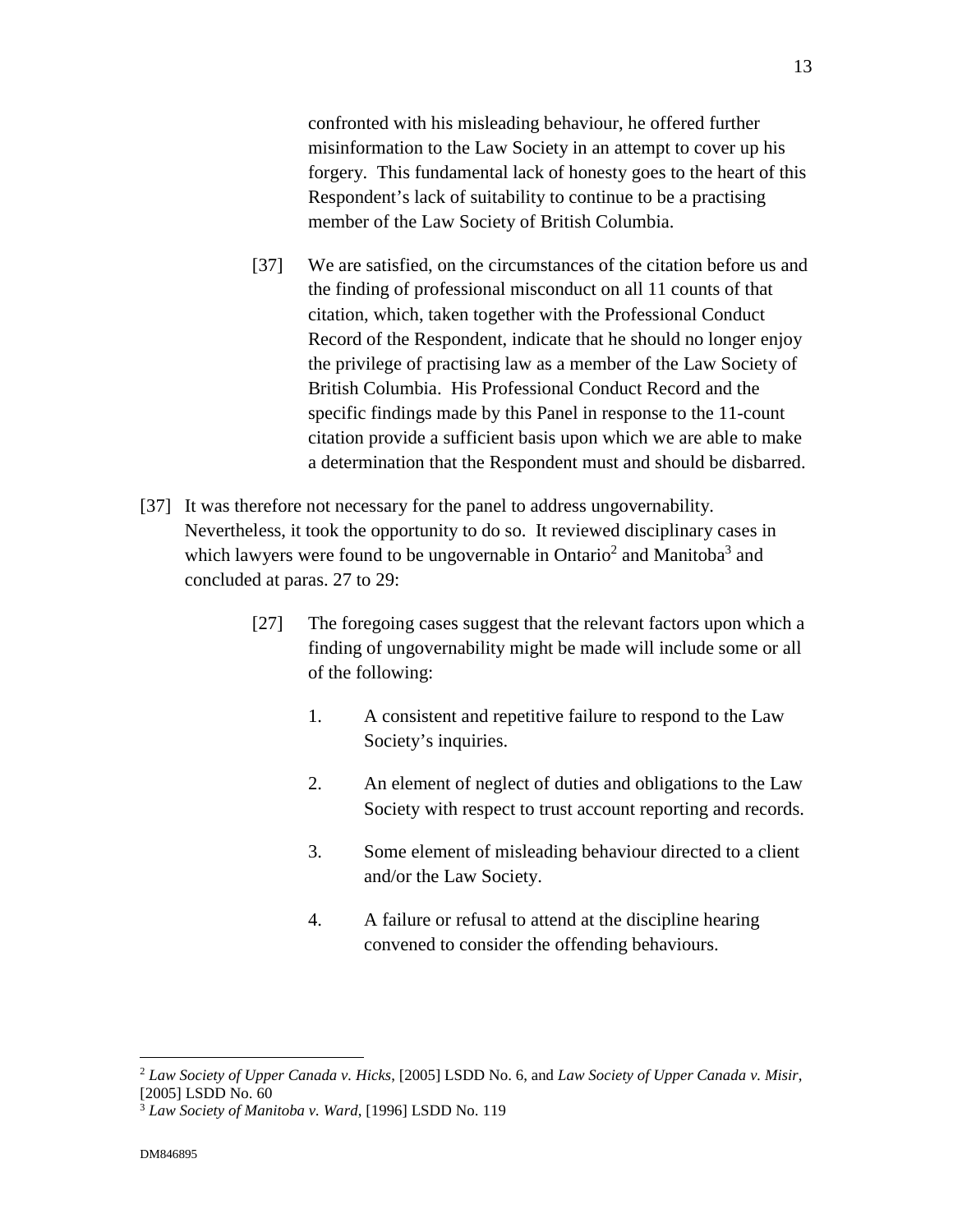- 5. A discipline history involving allegations of professional misconduct over a period of time and involving a series of different circumstances.
- 6. A history of breaches of undertaking without apparent regard for the consequences of such behaviour.
- 7. A record or history of practising law while under suspension.
- [28] It is the view of this Panel that it will not be necessary for Panels in the future to establish that all of these indicia of ungovernability are present in order to make such a finding. These indications, like the penalty guidelines found in the *Law Society of BC v. Ogilvie*, [1999] LSBC 17, will have a fact-specific impact in each separate case that is considered. It will be for the Benchers to determine the appropriate treatment of the indicia described herein, including their usefulness in the discipline process and the manner, if at all, that they will be applied. We do not foreclose the possibility that a finding of ungovernability can be made if all that was present was a repeated failure of the lawyer to respond to inquiries from the Law Society, if that failure is illustrative of a wanton disregard and disrespect of the lawyer for the regulatory processes that govern his or her conduct.
- [29] It is our view that the Respondent's behaviour engages each of the above indicia of ungovernability nonetheless. As a result, had we been required to do so, this Panel would have no hesitation in finding that the Respondent is ungovernable and must be disbarred. Such a finding would be consistent with the jurisprudence from other Canadian Law Societies, outlined above, that suggests disbarment is the only appropriate outcome when a lawyer is found to be ungovernable.

### **The** *Welder* **case**

[38] In *Welder* the respondent appeared at the hearing. The panel found that the respondent had committed professional misconduct by representing a client in a proceeding against a former client contrary to the Rules. The Law Society sought a finding of ungovernability on the combined basis of the respondent's misconduct in the matter and the totality of his professional conduct record, which included six conduct reviews and six citations. The conduct reviews concerned a failure to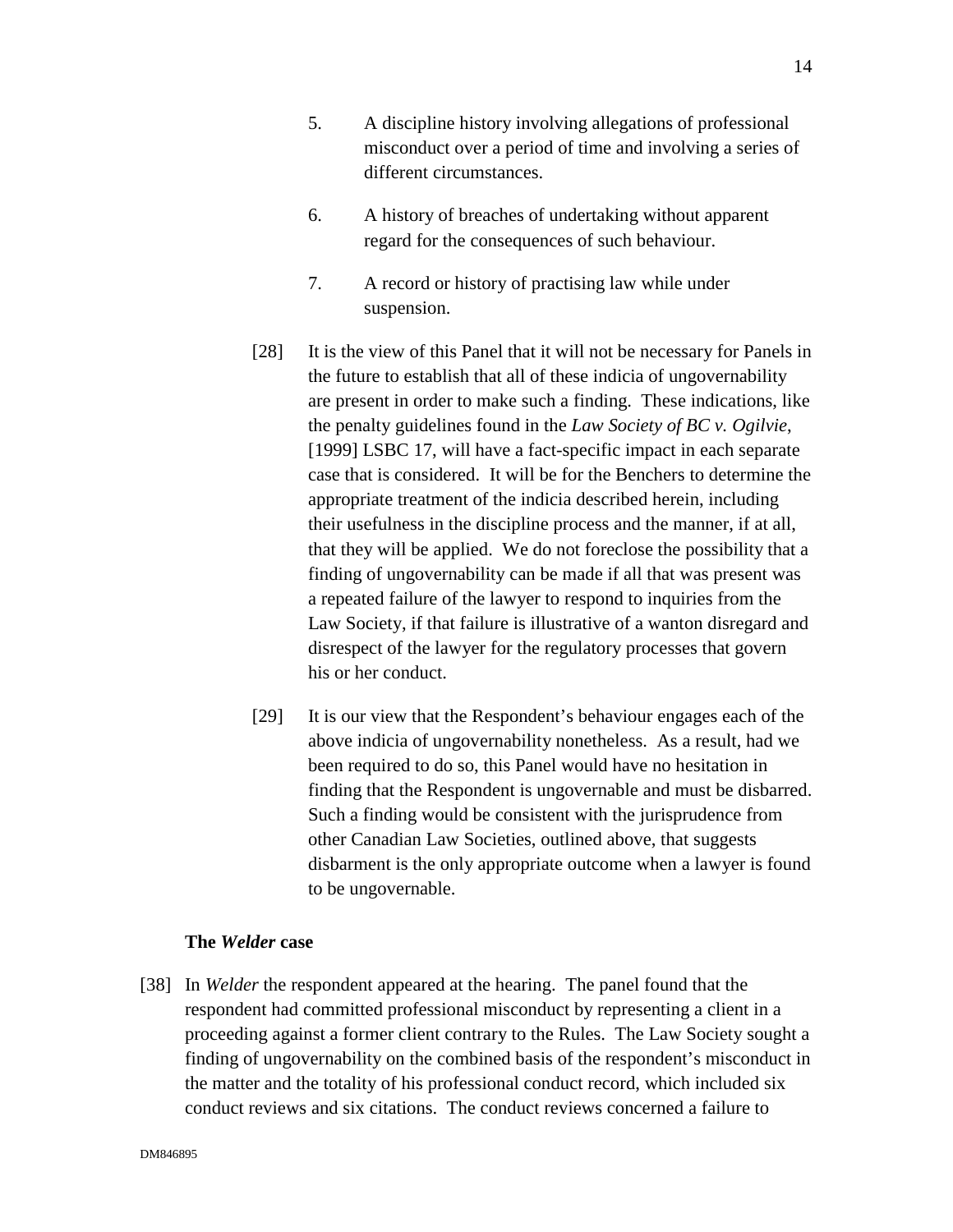recognize a conflict, conflict with other counsel, failure to administer an estate in a timely manner, breach of an undertaking to comply with ongoing financial reporting requirements, failure to fulfill an undertaking arising from a complicated closing and witnessing client signatures on a land transfer document in circumstances that, to the respondent's knowledge, would constitute a fraudulent preference. The citations concerned professional misconduct for making unfounded allegations against another lawyer, failing to give notice to opposing counsel of a court motion and making misrepresentations to opposing counsel, failing to report unsatisfied judgments to the Law Society and to collect and remit taxes, failing to remit taxes collected, failing to provide financial information requested by the Law Society (which resulted in a 45-day suspension) and failing to report CRA Requirements to Pay to the Law Society.

- [39] Regarding the possibility of remediating or rehabilitating the respondent, the panel found that he seemed to have recognized the error in his conduct and what steps he should have taken to avoid a similar situation. In those circumstances, the panel was not ready to find that he was beyond remediation and rehabilitation.
- [40] The panel concluded that the respondent's conduct fell just short of warranting a finding of ungovernability and ordered a one-year suspension and costs.

### **Summary regarding ungovernability**

- [41] The authorities reviewed above provide guidance and context for what constitutes ungovernability. In summary, the Law Society exists to govern the profession in the public interest. The right to practice carries with it an obligation to abide by the Law Society's authority to govern. The Law Society cannot fulfill its mandate if lawyers demonstrate that they will not abide by that authority through a pattern of persistent conduct, evidencing general indifference to, and/or a wanton disregard and/or disrespect for the Law Society's regulatory process.<sup>4</sup>
- [42] However, there is no fixed definition of ungovernability. It must be determined by a factual analysis on a case by case basis<sup>5</sup> and grounded on the judgment and common sense of the hearing panel.
- [43] In carrying out its factual analysis as to whether a lawyer is ungovernable, the *Hall*  case suggests a number of factors that a panel may consider (see para. 40 above). It

-

<sup>4</sup> *Hicks* at para. 46 and *Ward* at para.24 5 *Hall* at para. 28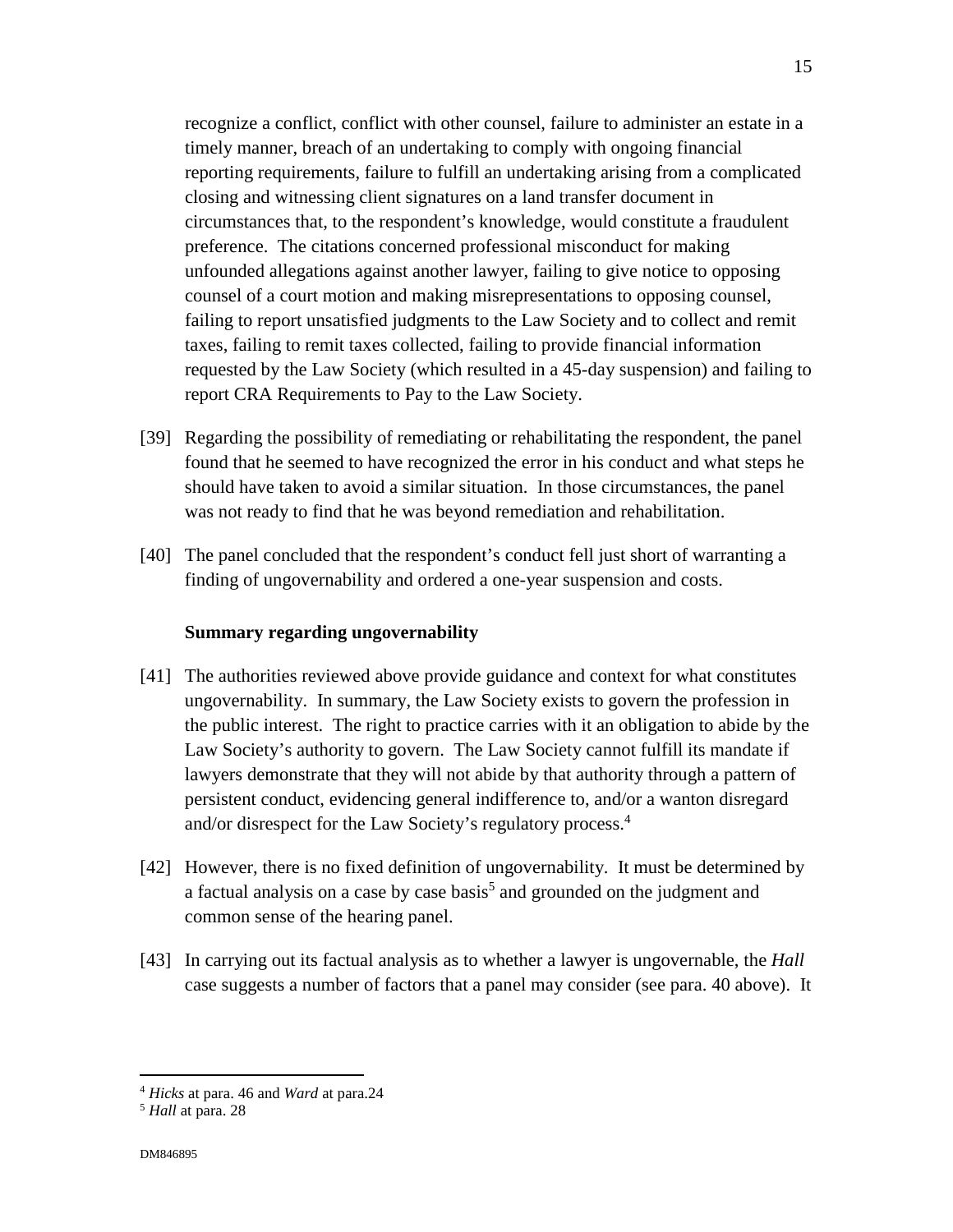is not necessary that all the suggested factors be established to make a finding of ungovernability. Nor are the suggested factors exhaustive.<sup>6</sup>

- [44] In addition, ungovernability is not determined solely on the basis of the findings of misconduct in respect of the particular matter that is before a hearing panel. Rather, it should be determined on the combined basis of a respondent's misconduct in the matter before a hearing panel and his or her prior professional conduct record.
- [45] Further, in determining whether to make a finding of ungovernability a panel should also consider whether there is evidence of any exceptional circumstance mitigating such a finding.<sup>7</sup> Mitigating circumstances may include the respondent's cooperation in the Law Society disciplinary process, acknowledgments and admissions of improper conduct and any efforts made by a respondent to explain and/or address the reasons giving rise to such conduct, through medical and/or psychological assistance, counseling, further education or otherwise.

### **General principles**

- [46] In *Law Society of BC v. Lessing*,<sup>8</sup> a review panel considered the two factors that will, in most cases play an important role in determining appropriate disciplinary action. First, is the protection of the public, including public confidence in the disciplinary process and public confidence in the profession generally. Second, is the rehabilitation of the member. Where the two factors are in conflict the protection of the public will prevail.
- [47] In addition, in *Law Society of BC v. Hill*,<sup>9</sup> the panel commented at para. 3 as follows:

*It is neither our function nor our purpose to punish anyone*. The primary object of proceedings such as these is to discharge the Law Society's statutory obligation, set out in section 3 of the *Legal Profession Act*, to uphold and protect the public interest in the administration of justice. Our task is to decide upon a sanction or sanctions that, in our opinion, is best calculated to protect the public, maintain high professional standards and preserve public confidence in the legal profession.

[emphasis added]

 $\overline{a}$ 

<sup>&</sup>lt;sup>6</sup> *Hall* at paras. 27 and 28<br><sup>7</sup> *Misir* at paras. 55and 60 and *Welder* at paras. 17-24

 $8\,2013$  LSBC 29 (Review) at paras. 57-60

<sup>9</sup> *Law Society of BC v. Hill,* 2011 LSBC 16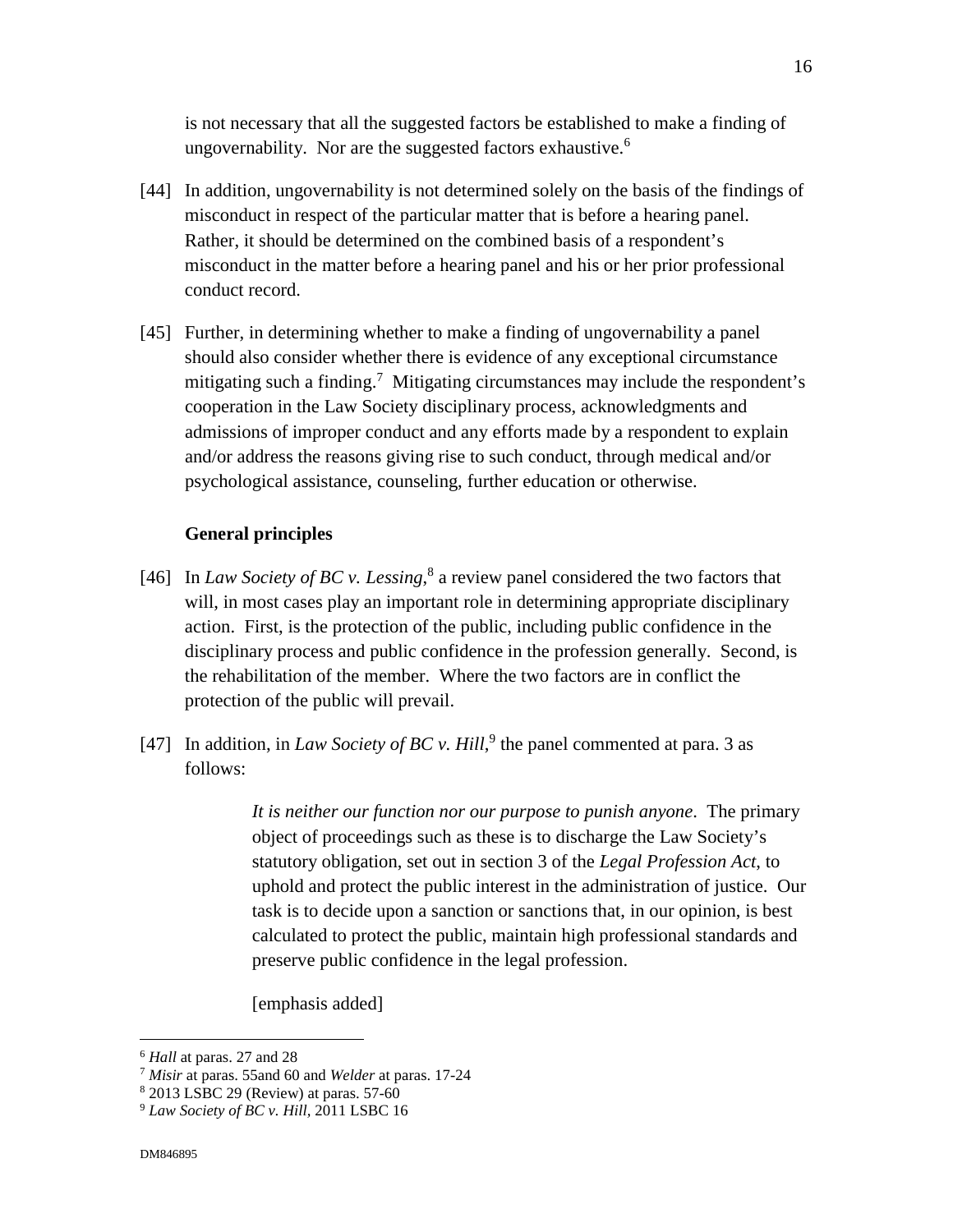# **DECISION ON DISCIPLINARY ACTION**

- [48] The Respondent's PCR combined with the Panel's finding of professional misconduct on seven allegations in respect of this Citation, as detailed in paragraphs 26 and 27 above, include a Conduct Review, a Practice Review by the Practice Standards Committee and an Order placing limitations on his practice, a Practice Supervision Agreement, ten separate findings of professional misconduct and suspension from practice.
- [49] The Respondent's conduct record is extensive, serious and took place within five years of his call. His conduct engages many of the indicia regarding ungovernability referred to in *Hall*.
- [50] There was no evidence before this Panel of any exceptional mitigating circumstances. The Respondent did not attend the hearing on Facts and Determination or this hearing on Disciplinary Action. He did not cooperate in any manner with these hearings or offer any explanation for his misconduct. There was no reason for this Panel to believe that there is any possibility of the Respondent's remediation or rehabilitation. His conduct record clearly indicates he did not get any message from his disciplinary history.
- [51] This Panel finds the Respondent's conduct demonstrates a persistent and wanton disregard for the Law Society's regulatory process and determines him to be ungovernable. In the circumstances, including consideration of the protection of the public interest and the public's confidence in the discipline process and in the profession generally, this Panel further determines that the appropriate disciplinary action is disbarment.
- [52] It is this Panel's view that the finding of disbarment is consistent with the authorities<sup>10</sup> and is the only disciplinary action that will effectively protect the public.

# **DISBARMENT OF A FORMER MEMBER OF THE LAW SOCIETY**

- [53] Is disbarment available to this Panel as appropriate disciplinary action where, as in this matter, the Respondent is a former member of the Law Society?
- [54] Section  $38(4)(b)(v)$  of the Act provides that a panel may determine, if a respondent is not a member, conduct that would, if the respondent was a member, constitute

<sup>&</sup>lt;u>.</u> <sup>10</sup> *Hall; Hicks*; *Misir*; and *Ward*.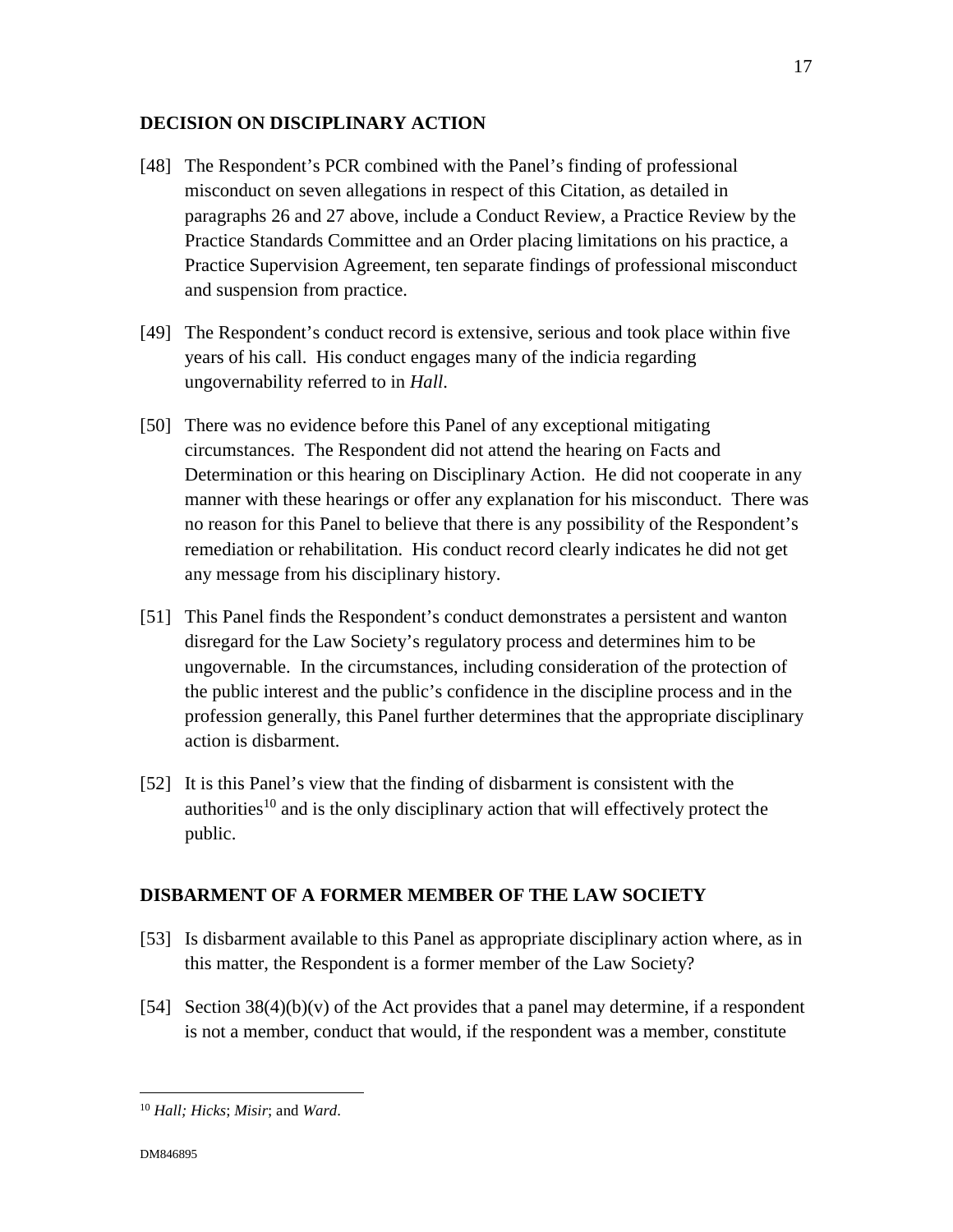professional misconduct. This Panel made such determinations of professional misconduct against the Respondent in its decision on Facts and Determination.

- [55] Section 38(5) of the Act provides that, where such adverse determination is made against a respondent, the panel must impose one or more of a range of sanctions, which range includes disbarment.
- [56] Section 1 of the Act defines "disbar" to mean to declare that a lawyer or former lawyer is unsuitable to practise law and to terminate the lawyer's membership in the society.
- [57] The issue of a respondent who was no longer a member of the Law Society being disbarred was considered in *Law Society of BC v. Power*<sup>11</sup> at paragraphs  $45 - 46$ :
	- [45] Although it may appear odd that a Panel may suspend or disbar a non-member, the *Act* requires that it be done if that is the appropriate penalty.
	- [46] When imposing a penalty appropriate to the circumstances, a panel sends an important message to lawyers as well as to the public that such conduct is deserving of that kind of penalty. Such orders also have a practical effect. If a lawyer who has been disbarred applies for reinstatement a credentials hearing must be held (Rule 2-52(6)). A lawyer who is suspended or who has been disbarred may not perform legal services, even for free, for anyone (*Legal Profession Act*, s. 15(3)).
- [58] This Panel finds that the Act provides it with jurisdiction to disbar a former member.
- [59] Having found that the Respondent is ungovernable, it is not necessary for the Panel to consider the question in para. 21, which was premised on a different conclusion.

# **COSTS**

[60] The Law Society presented a Bill of Costs pursuant to Rule 5-9, showing a total for the estimated Tariff items and disbursements of \$5,548.78. Discipline counsel, at the end of the hearing, sought an amendment to the Bill of Costs increasing the amount claimed to \$6,785. This Panel finds the costs claimed to be reasonable in all the circumstances, including the wide-ranging allegations in the Citation and the

<u>.</u>

<sup>&</sup>lt;sup>11</sup> 2009 LSBC 23